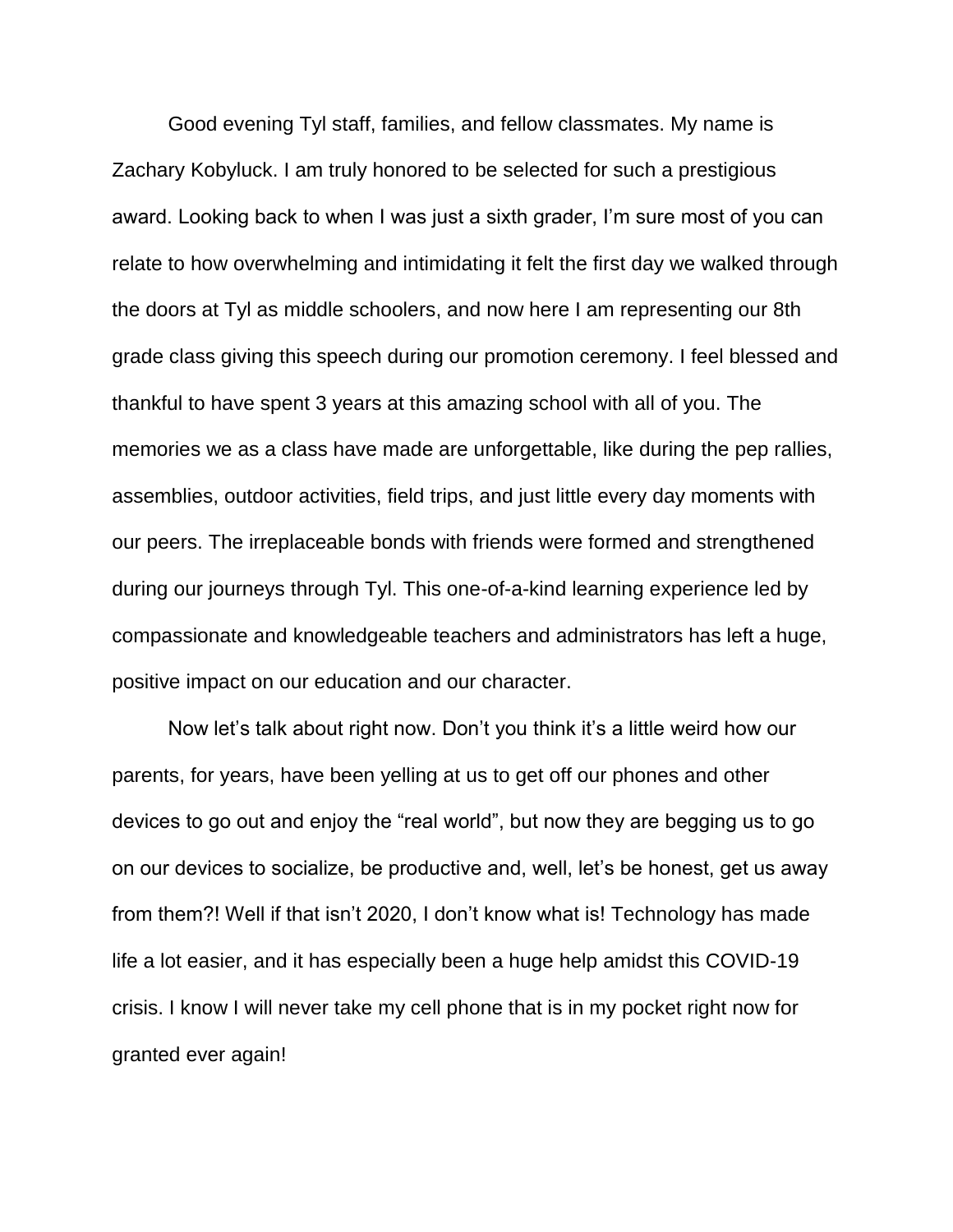This year has brought along many new challenges and experiences for all of us. First of all, I bet none of you have ever done school online from home, with our parents shifting to the "teacher" role. Speaking of being home---how is everyone else doing in quarantine? I am doing wonderful, especially because I had to write a speech to say in front of an audience I don't even get to see. And, what has been SUPER fun, I am also stuck at home with my lovely, annoying family when I could've been with all of my classmates and having fun. We, don't lie, have definitely wished that we didn't have to go to school many times, but now that this is happening, we are begging to escape from this drought of social interaction and now really wish to actually go to school! A quote from a "very famous" person, my dad: "Be careful what you wish for because it just might come true." I think that about sums up our situation! Speaking of my dad, my parents have been a huge help and motivation for my success in school. Without my dad's constant exhausting-er- *inspirational* lectures and my mom's words of encouragement, aka, yelling, I don't think I would be where I am now. But seriously, they have been a huge loving support.

Furthermore, quarantine has created nothing but frustration for many of us. What was once easy, like sitting in a classroom to learn, and seeing friends almost daily, has become more difficult and, honestly, boring. No offense to our teachers because they are trying their best. Teachers and students are facing many hardships with this change, and it's been a struggle to stay engaged. And,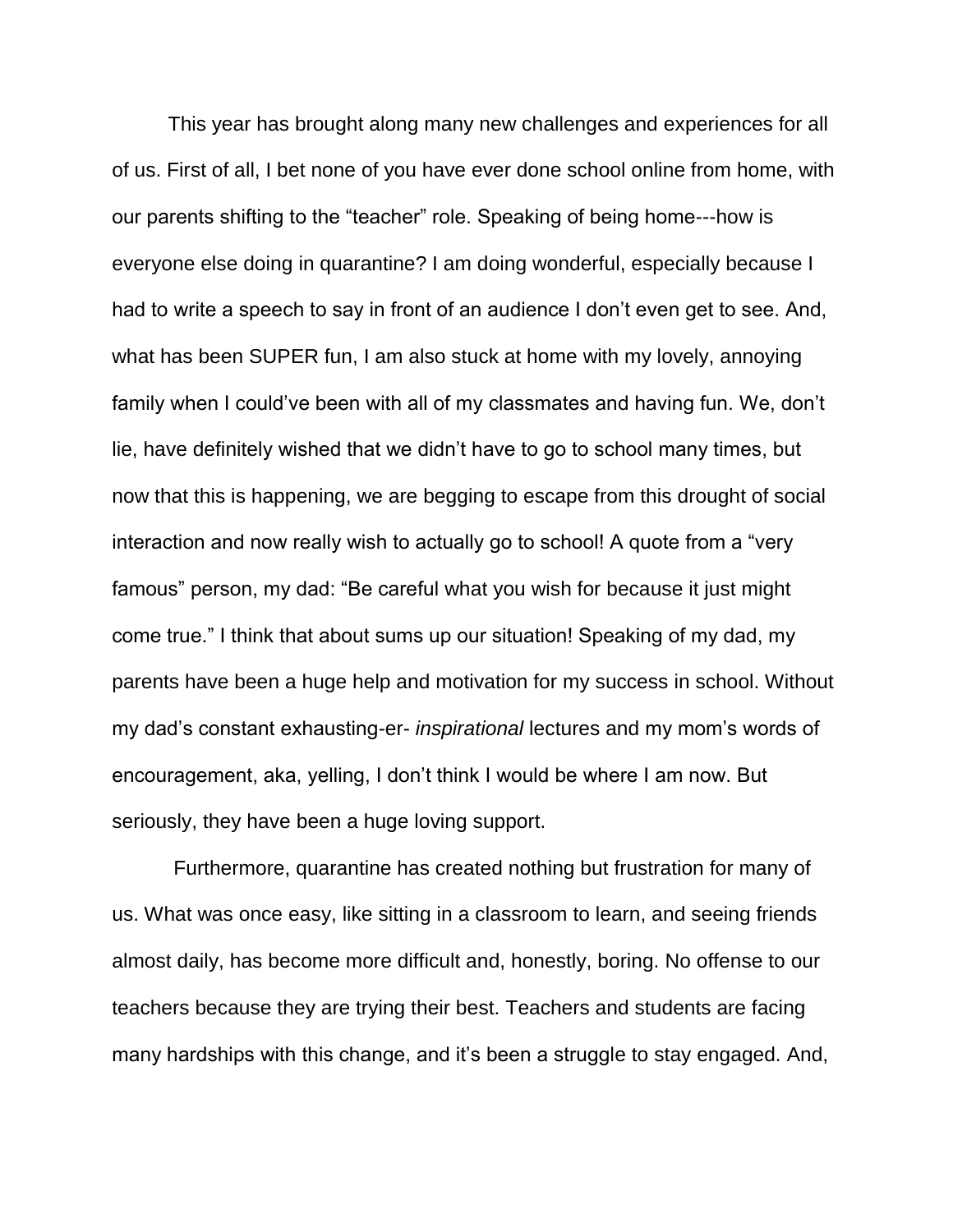sometimes sacrifices must be made and things must be missed for the greater good.

Although we are ending our middle school experience in a way that seems surreal, we can still dream and look ahead to our futures. Even though many of us are going to different schools, some away from our peers, we have all been prepared in the same way and in the same place. All we can do is reflect on the great times and fun we've shared with others along with all of the hard work we've put in at this building we've called home for the past 3 years. After school clubs, like drama, basketball, student council, robotics, and many more have all added to our memories of Tyl. Entertaining experiences, like watching the staff play a basketball game against the students, will always be remembered.

Now for a positive thought, here is one word that is driving us to do things: hope. Fellow classmates, we have all held on to the hope that everything will get back to normal soon. In the past, we've all been hopeful for something, whether it be to receive a good grade on a test, win a sports game, or to get a part in the school play, and it's always kept us motivated to do our best. I'm asking all of you right now, just have a little hope. When times are tough, hope is all you need to get through it. Hellen Keller once said, "Hope sees the invisible, feels the intangible, and achieves the impossible." Speaking of hope, I sure hope that I can get some time away from my house soon because it is driving me crazy being trapped in it!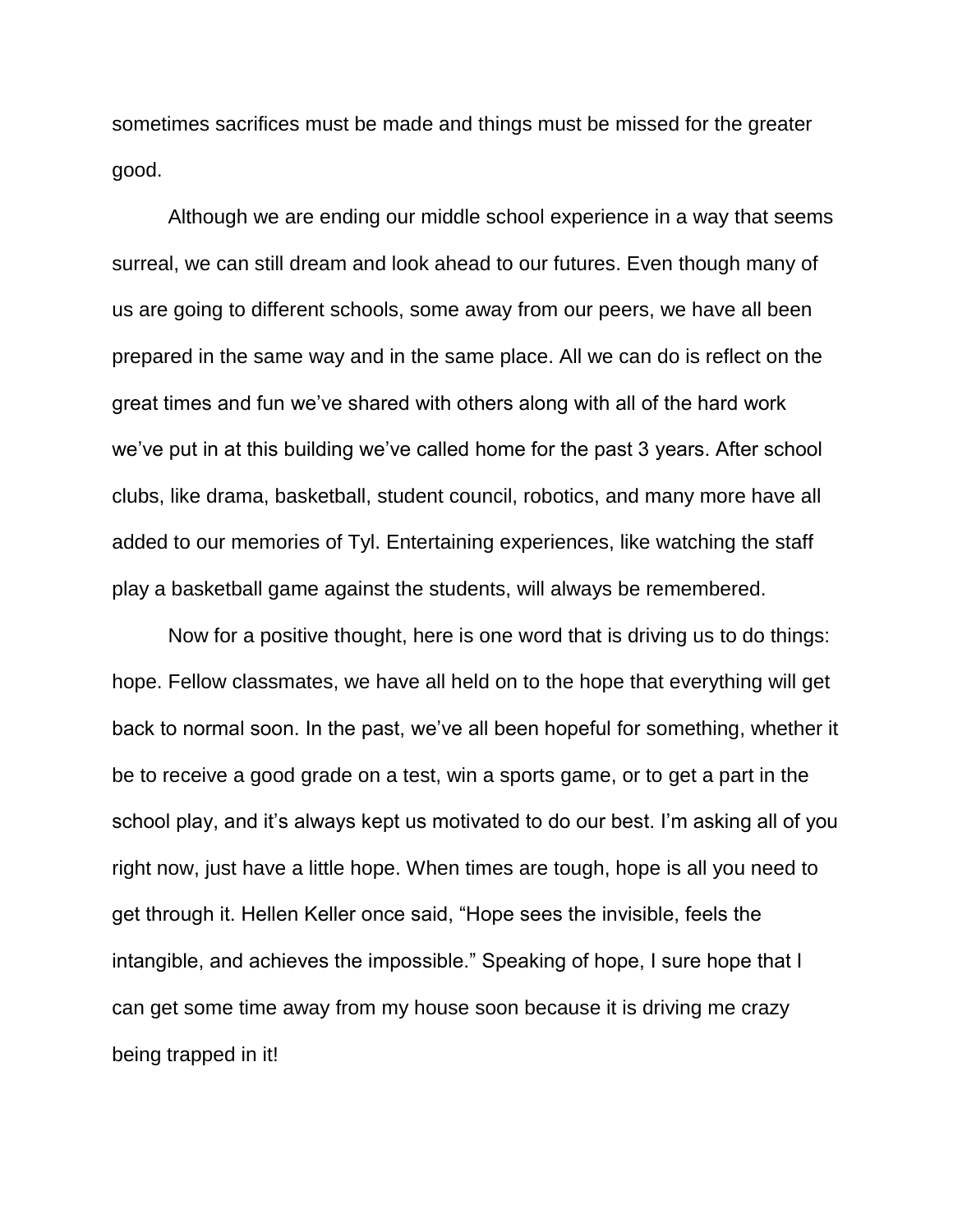This grade, the class of 2024, is prepared for anything! I mean, we've had our whole year turned upside down and we are dealing and adapting to the unexpected, so I think that speaks wonders about us. I am pretty nervous about going to high school, but I bet many of you feel the same way. Our class of 2024 has been through so much together, like one giant team. And I think we are ready for the big leagues. Bring it on, high school!

I want to take a brief moment to thank the teachers for providing an excellent education for us students. I want to thank the principal, Mrs. Dix, for leading our school and making sure we will be successful, along with vice principal, Mr. Daly. I want to thank our counselor, Mrs. San Souci, for being there for everyone and making us all feel safe and comfortable in school. Also, special thanks to the parents of everyone, for supporting us students and guiding us to success, for an overall great Leonard J. Tyl Middle School experience. I especially want to send thanks to my family for always being there for me.

Most importantly, I want to give thanks to my classmates, for hanging in there together through everything and making this the best and most rewarding middle school experience I could ever ask for. Best of luck in high school to all of you, I really mean it. For closing words, I would like to end with a quote from someone most of you should know, Dr. Seuss. This one's from "Oh The Places You'll Go!": "Kid, you'll move mountains! So... be your name Buxbaum or Bixby or Bray or Mordecai Ali Van Allen O'Shea, you're off to Great Places! Today is your day! Your mountain is waiting. So… *get on your way*!"